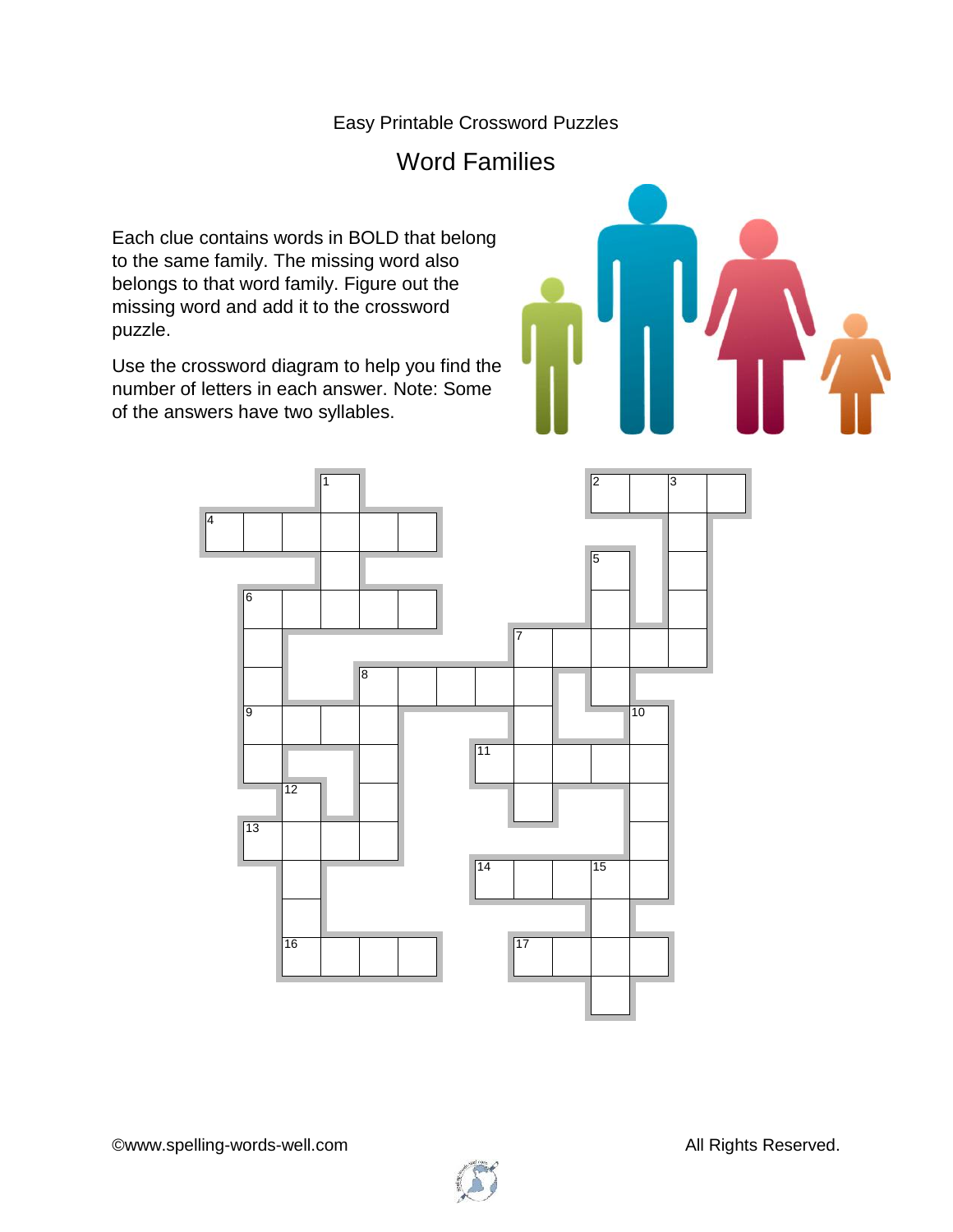## **Across**

- 2. Speaking as your **guest**, I like your orange \_\_\_ the **best**.
- 4. The **bride** could not \_\_\_ how **wide** her dress should be.
- 6. The noisy \_\_\_ **keep** me from **sleep**.
- 7. When we **awoke** to \_\_\_, we **broke** open the window.
- 8. The **clump** of flowers grew by the tree <u>e</u>.
- 9. I need to **dash** out for some \_\_\_ to buy some **hash** browns.
- 11. I **thought** we \_\_\_ to have **bought** the apples, not the pears.
- 13. These \_\_\_ rolls of **twine** are **mine**.
- 14. **Hank** \_\_\_ enough water to fill a large fish **tank**!
- 16. Please **spray** the serving \_\_\_, **okay**?
- 17. Do you have the right \_\_\_ for fixing this **stool**?

## **Down**

- 1. Can you **smile while** you those papers.
- 3. There's a \_\_\_ by the **rake**, for goodness' **sake**!
- 5. The \_\_\_ is on the **log** in the **bog**.
	- 6. The **truck** driver became \_\_\_ in the **muck**.
	- 7. Do you know **about** the water \_\_\_ that spews out **trout**?
	- 8. It's not a **chore** or a **bore** to look for shells on the \_\_\_.
	- 10. Please \_\_\_ the **snacks** inside your **backpack**.
	- 12. It's a **delight** to go on a **flight** at \_\_\_,
	- 15. **Soon** it will be \_\_\_, then we will release this **balloon**.